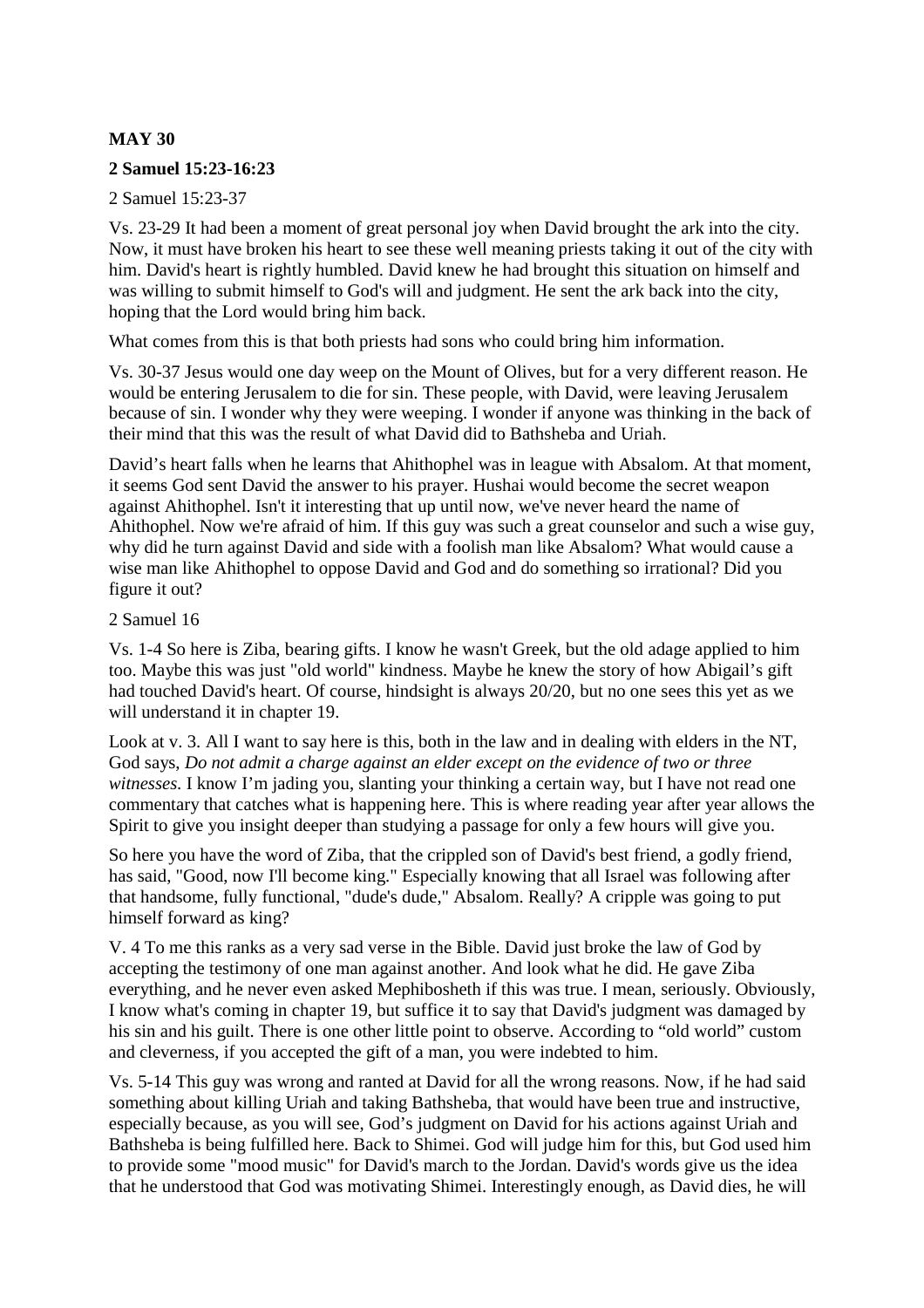give Solomon two assignments: one is to kill Joab and the other is to kill this guy, but of course, to do it legally. Sounds like a mafia movie.

Vs. 15-23 So now we look at the other side of this civil war. Hushai is in place to try to save David, but Absalom looks to Ahithophel for counsel. Ahithophel's first word to Absalom is that he should rape David's ten concubines (servant wives). Verses 20-23 are a summary that he actually did this, probably the next day. Presently however, the meeting isn't over.

Now, who was Ahithophel?

When we first heard about Bathsheba in 2 Samuel 11:3, we learned "Is not this Bathsheba, the daughter of Eliam, the wife of Uriah the Hittite?" This should have made David stop immediately. Why?

If you do a search on the name "Eliam," you'll find it coming up later in 2 Samuel 23. The name is found in the list of David's mighty men. David's mighty men were a select group of outstanding warriors and fighters, who were deeply loyal to David, probably having joined David when he was still serving Saul. David would have been very close to these men. These men were with him through all the ten years of running from Saul. Now as king, some of them would have been David's personal bodyguards. They would have been the men who ate daily with David at his table (as we see Mephibosheth doing). He would have known them and been close to these guys and their families. In putting together a government back then, you went to your family and your friends and their families. You chose men whom you knew and could trust. The world was small, and so you surrounded yourself with your trusted, proven friends and their families.

So, in 2 Samuel 23:34 you'll see that Eliam, one of David's mighty men, was the son of Ahithophel. So if Bathsheba was the daughter of Eliam, she would be the granddaughter of Ahithophel. She was Ahithophel's granddaughter! Look at the end of the list of David's mighty men. The last hero listed is Uriah the Hittite. Uriah was in this select group and known by David. Both Eliam and Uriah were members of an elite group of soldiers, friends and loyalists of David, known as David's "mighty men." Ahithophel was David's most trusted counselor. These men sat at the table with David.

Did David really not know who Bathsheba was? He knew she was the granddaughter of his most trusted counselor, the daughter of one of his closest and most loyal men, and the wife of one of his closest and most loyal men. He also knew they were away from Jerusalem fighting a battle. David wasn't stupid, but what he did was.

What would cause a wise man like Ahithophel to join Absalom to oppose David and God and do something so foolish? Ahithophel saw how David had sexually forced his granddaughter, killed his "grandson-in-law," destroyed his family and violated the trust and loyalty Eliam and Uriah had shown him when he was running from Saul. How sad. Then notice that Ahithophel tells Absalom to rape his father's concubines. I don't think Ahithophel was an evil man. He just wanted justice in kind. David had raped his granddaughter, now David's son raped his wives. Poetic justice, just as God had promised to judge David. And since David had killed Ahithophel's grandson-in-law, now Ahithophel hoped to kill David.

When David says in Psalm 51:4, *Against You, You only, have I sinned…,* I have to respectfully disagree. David should have had long talks with Ahithophel and Eliam and their families and apologized until his voice was hoarse and he couldn't cry another tear. I don't think David did this. Look at how David communicated with his own sons. David wrote songs, but he was a basket case when it came to discussion for restoration.

Ahithophel became a bitter man and will rightfully pay for his bitterness. His new great grandson, Solomon, will become king; but where hearts are bitter, where there is no justice, and where there is no repentance and honest communication, there is seldom forgiveness or peace.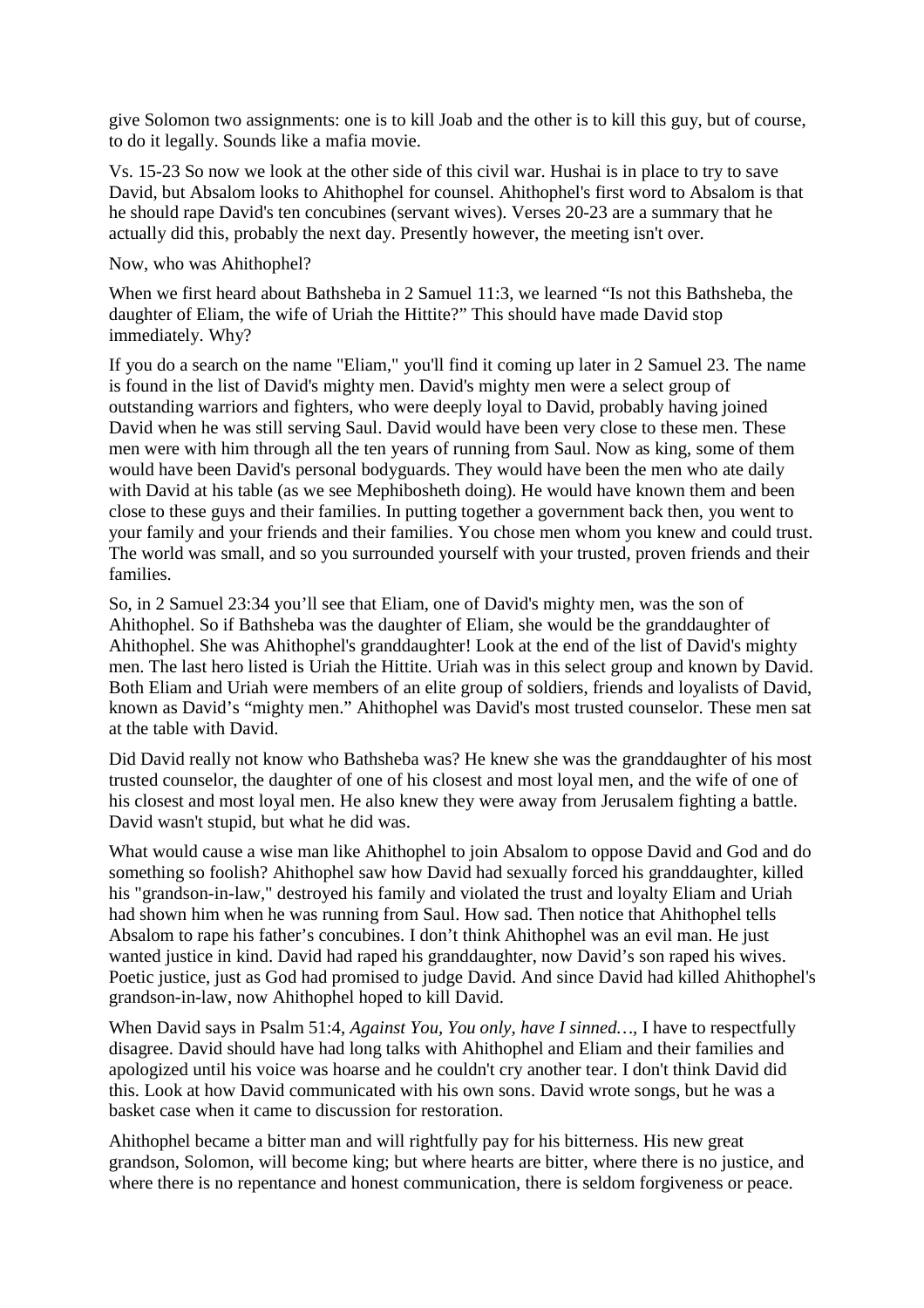David should have begged for their forgiveness. When that didn't come, Ahithophel needed to have left Jerusalem and his service for the king and gone to God and found solace in Him alone. I don't think he did that.

So, Ahithophel's first word of counsel to Absalom is to go and do publicly to 10 of David's wives, what David had done secretly to Bathsheba. Remember too, that this "just" punishment is exactly what God promised as judgment for what David had done in secret. (2 Samuel 12:11-12) And as if that weren't enough, Absalom did this on the roof top where David had been watching Bathsheba.

David is still a great man of God, but this should be a caution for us to take God's Word seriously. This is a divine testimony to the corrupting power of sin in the soul of a godly man and in the group that was around him. As disciples, not only do we need to be in the Word daily, but we need to live in the fear of the Lord. As a man sows, so shall he reap. And there is no partiality with God.

# **John 18:25-19:22**

John 18:25-40

Vs. 25-27 It is interesting that all four Gospels record that Peter, who was a leader in the church when these accounts were written, had failed Jesus. Isn't it ironic that a relative of the guy whom Peter "van Goghed" was present? God's record of redemption includes a lot of failed men saved by grace. That men like Peter and Paul ended well should be an encouragement to us all. It's odd that we are reading this about Peter, as we are dealing with the fallout of David's hormonal rampage.

Vs. 28-32 Pilate wanted to set Jesus free. He really didn't like the Jewish leaders. In the process of Pilate's journey he will say some immortal words. Almost everything Pilate says is noteworthy.

V. 28 During this time in Israel's history, the Passover meal could be celebrated on two days. Some say it was because of some technicality in the calendar. It might have been because of the large number of people and the large number of lambs that needed to be sacrificed. It might also have been because of the scarcity of rooms in which to celebrate. Jesus and the disciples celebrated on the early day. The Pharisees celebrated on the later day.

Vs. 33-40 Pilate was working to try to let Jesus go. It seems from Pilate's attitude that he didn't take this very seriously, yet.

V. 38 This famous quote comes from an arrogant ruler speaking to a Jewish peasant. Pilate was an embattled, bitter, unpopular ruler. The Jewish lobby in Rome had made his life miserable. *What is truth?* is both the expression of Pilate's bitterness and his mocking of this unfortunate, uneducated Jew. Everything Jesus says to Pilate here will come back on Pilate as the eerie events of this morning unfold. Apparently Pilate hadn't drunk enough coffee yet and gotten his other brain cell going.

### John 19

Vs. 1-5 This beating was actually for show and was meant to make Jesus look broken and humiliated. It was not the pre-crucifixion beating. Pilate still wanted to release Jesus and make the Jews feel sorry for Him. Jesus would have been maimed for life by this. *Behold the man* is another one of Pilate's memorable quotes.

Vs. 6-11 Pilate is not very arrogant now. This event is shaping up to be very "spooky" for him. According to the other Gospels, his wife has even told him to distance himself from this. While he wasn't a believer in Jesus, he was a believer in divine forces.

V. 11 Notice that Pilate isn't laughing at Jesus any more.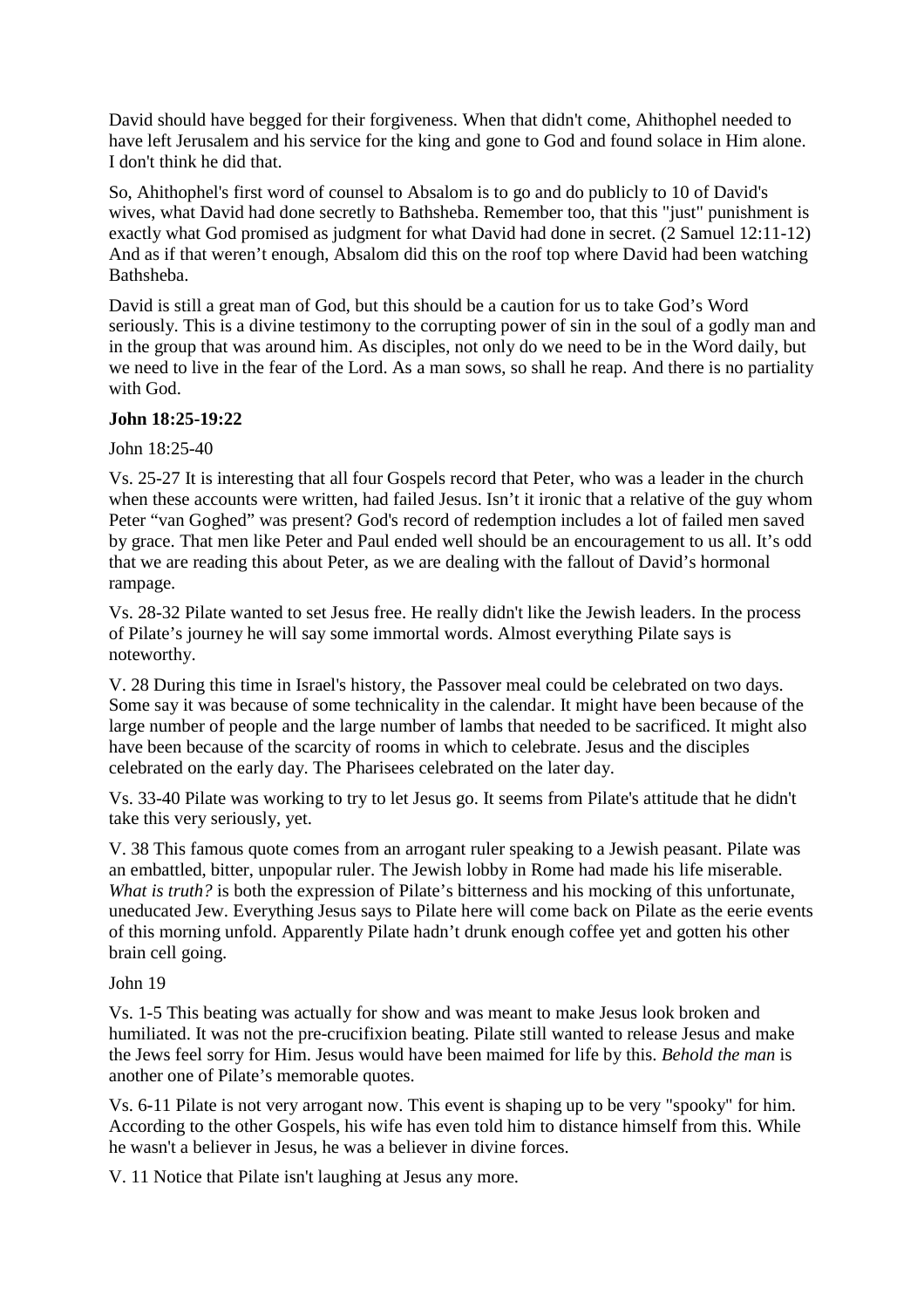Vs. 12-16 *Caesar's friend* was a political designation of being in good standing. The Caesar in Rome was mentally imbalanced and Pilate already had several strikes against him. When the Jews threw this statement at Pilate, he knew he had lost. This event would go straight back to Rome. Pilate still could have let Jesus go.

The irony here is bitter. "*Behold your King!"* "*We have no king but Caesar."* What infamous statements.

V. 16 At this point, Pilate hands Jesus over to his soldiers for the normal pre-crucifixion beating. The effect of both of these beatings, humanly, explains why Jesus couldn't carry His cross and why He died so quickly.

Vs. 19-22 God uses even the evil of men for His purpose. Pilate put the sign above Jesus out of his hate for the Jewish leaders. He wanted to be ironic and irritating. Yet, what was written, regardless of his motive, was exactly true and a statement of judgment.

V. 22 When I was in seminary with a full load and a family and a job, having way too many papers to write, this was my key verse and biblical justification for never writing a second draft of a paper. The first draft had to do the trick.

## **Psalm 119:113-128**

These verses, written by David and the Holy Spirit, are absolutely true, and absolutely sobering. I hope they are as sobering for you as they are for me, knowing that when David was close to God because of adversity and in the Word daily, this is what his heart looked like. This should be a lesson for us all. David's success and busyness as an executive ruined him, because it took him from the Word and from needing the Lord every day.

Vs. 113-120 If this were written during the time of the civil war with the house of Saul, you could understand David's frustration with the double-minded. This was like Saul and others who swore to the Lord and promised something and then reneged. God's Word and God's promise were sure and steady. David learned to put his hope in God and His Word rather than in the word of men.

Vs. 121-128 David's oppressors were still on his mind. I identify with vs. 123-125. In all of the troubles the Lord leads us through, we all come to the same place. We learn to find hope and comfort in His Word, which is actually the sure and certain expression of His heart and character. I can falsely imagine a lot of stuff about God because of my fear or emotions, but His Word is the expression of the reality that is true about Him.